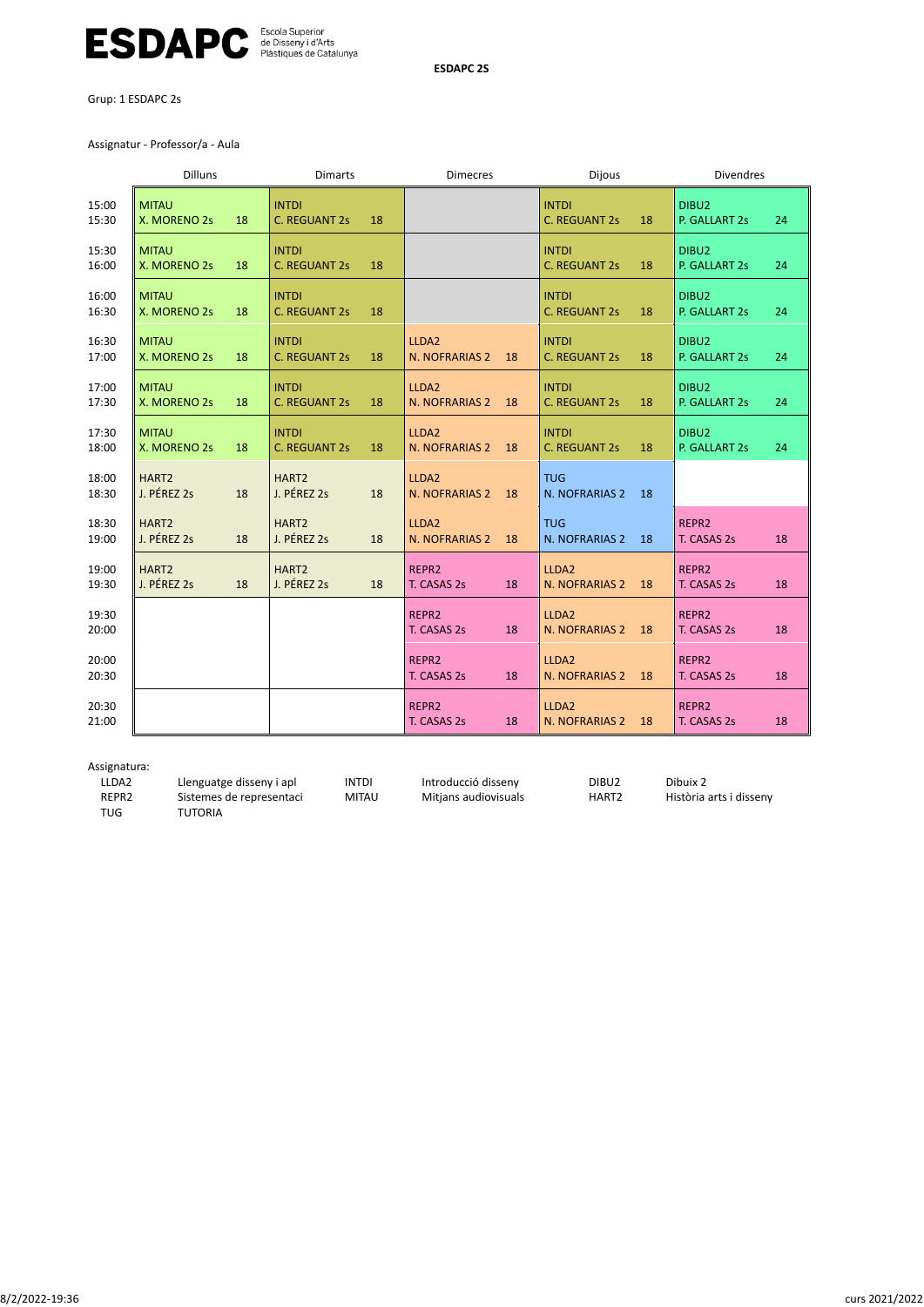

Grup: 2 ESDAPC GRÀFIC 2s

Assignatur ‐ Professor/a ‐ Aula

|                | <b>Dilluns</b>                      |                 | <b>Dimarts</b>                                   |                                                 | <b>Dijous</b>                                           | <b>Divendres</b>                                       |  |
|----------------|-------------------------------------|-----------------|--------------------------------------------------|-------------------------------------------------|---------------------------------------------------------|--------------------------------------------------------|--|
| 15:00<br>15:30 | <b>ECOES</b><br><b>A.FONSECA 2s</b> | 12 <sub>b</sub> | PROG2<br>J. COZAR 2s 12b                         |                                                 | <b>DTIPG</b><br>12 <sub>b</sub><br><b>I. ESPONA 2s</b>  | PROG2<br>J. COZAR 2s 12b                               |  |
| 15:30<br>16:00 | <b>ECOES</b><br><b>A.FONSECA 2s</b> | 12 <sub>b</sub> | PROG2<br>J. COZAR 2s 12b                         |                                                 | <b>DTIPG</b><br>12 <sub>b</sub><br>I. ESPONA 2s         | PROG2<br>J. COZAR 2s 12b                               |  |
| 16:00<br>16:30 | <b>ECOES</b><br><b>A.FONSECA 2s</b> | 12 <sub>b</sub> | PROG2<br>J. COZAR 2s 12b                         |                                                 | <b>DTIPG</b><br><b>I. ESPONA 2s</b><br>12 <sub>b</sub>  | PROG2<br>J. COZAR 2s 12b                               |  |
| 16:30<br>17:00 | HART3<br>J. PÉREZ 2s                | 12 <sub>b</sub> | PROG2<br>J. COZAR 2s 12b                         | <b>ECOES</b><br>A.FONSECA 2s<br>12 <sub>b</sub> | <b>DTIPG</b><br><b>I. ESPONA 2s</b><br>12 <sub>b</sub>  | PROG2<br>J. COZAR 2s 12b                               |  |
| 17:00<br>17:30 | HART3<br>J. PÉREZ 2s                | 12 <sub>b</sub> | PROG2<br>J. COZAR 2s 12b                         | <b>ECOES</b><br>A.FONSECA 2s<br>12 <sub>b</sub> | <b>TUG</b><br>T. CASAS 2s<br>14                         | PROG2<br>J. COZAR 2s 12b                               |  |
| 17:30<br>18:00 | HART3<br>J. PÉREZ 2s                | 12 <sub>b</sub> | PROG2<br>J. COZAR 2s<br>12 <sub>b</sub>          | <b>ECOES</b><br>A.FONSECA 2s<br>12 <sub>b</sub> | <b>TUG</b><br>T. CASAS 2s<br>14                         | <b>DTIPG</b><br><b>I. ESPONA 2s</b><br>12 <sub>b</sub> |  |
| 18:00<br>18:30 | EIDG2<br>I. JÀVEGA 2s               | 12 <sub>b</sub> | <b>MSRIM</b><br>C. REGUANT 2s<br>12 <sub>b</sub> | HART3<br>J. PÉREZ 2s<br>12a                     | <b>MSRIM</b><br><b>C. REGUANT 2s</b><br>12 <sub>b</sub> | <b>DTIPG</b><br>I. ESPONA 2s<br>12 <sub>b</sub>        |  |
| 18:30<br>19:00 | EIDG2<br>I. JÀVEGA 2s               | 12 <sub>b</sub> | <b>MSRIM</b><br>C. REGUANT 2s<br>12 <sub>b</sub> | HART3<br>J. PÉREZ 2s<br>12a                     | <b>MSRIM</b><br><b>C. REGUANT 2s</b><br>12 <sub>b</sub> | <b>DTIPG</b><br>I. ESPONA 2s<br>12 <sub>b</sub>        |  |
| 19:00<br>19:30 | EIDG2<br>I. JÀVEGA 2s               | 12 <sub>b</sub> | <b>MSRIM</b><br>C. REGUANT 2s<br>12 <sub>b</sub> | HART3<br>J. PÉREZ 2s<br>12a                     | <b>MSRIM</b><br><b>C. REGUANT 2s</b><br>12 <sub>b</sub> | <b>DTIPG</b><br>I. ESPONA 2s<br>12 <sub>b</sub>        |  |
| 19:30<br>20:00 |                                     |                 | EIDG2<br>I. JÀVEGA2s<br>12 <sub>b</sub>          |                                                 |                                                         |                                                        |  |
| 20:00<br>20:30 |                                     |                 | EIDG2<br>I. JÀVEGA 2s<br>12 <sub>b</sub>         |                                                 |                                                         |                                                        |  |
| 20:30<br>21:00 |                                     |                 | EIDG2<br>I. JÀVEGA 2s<br>12 <sub>b</sub>         |                                                 |                                                         |                                                        |  |

Assignatura:<br>ECOES ECOES Ecoeficiència i sostenib HART3 Història arts i disseny PROG2 Projectes disseny gràfic<br>1991 DTIPG Disseny tipogràfic MSRIM Materials sistemes de re EIDG2 Eines digitals disseny g DTIPG Disseny Ɵpogràfic MSRIM Materials sistemes de re EIDG2 Eines digitals disseny g TUTORIA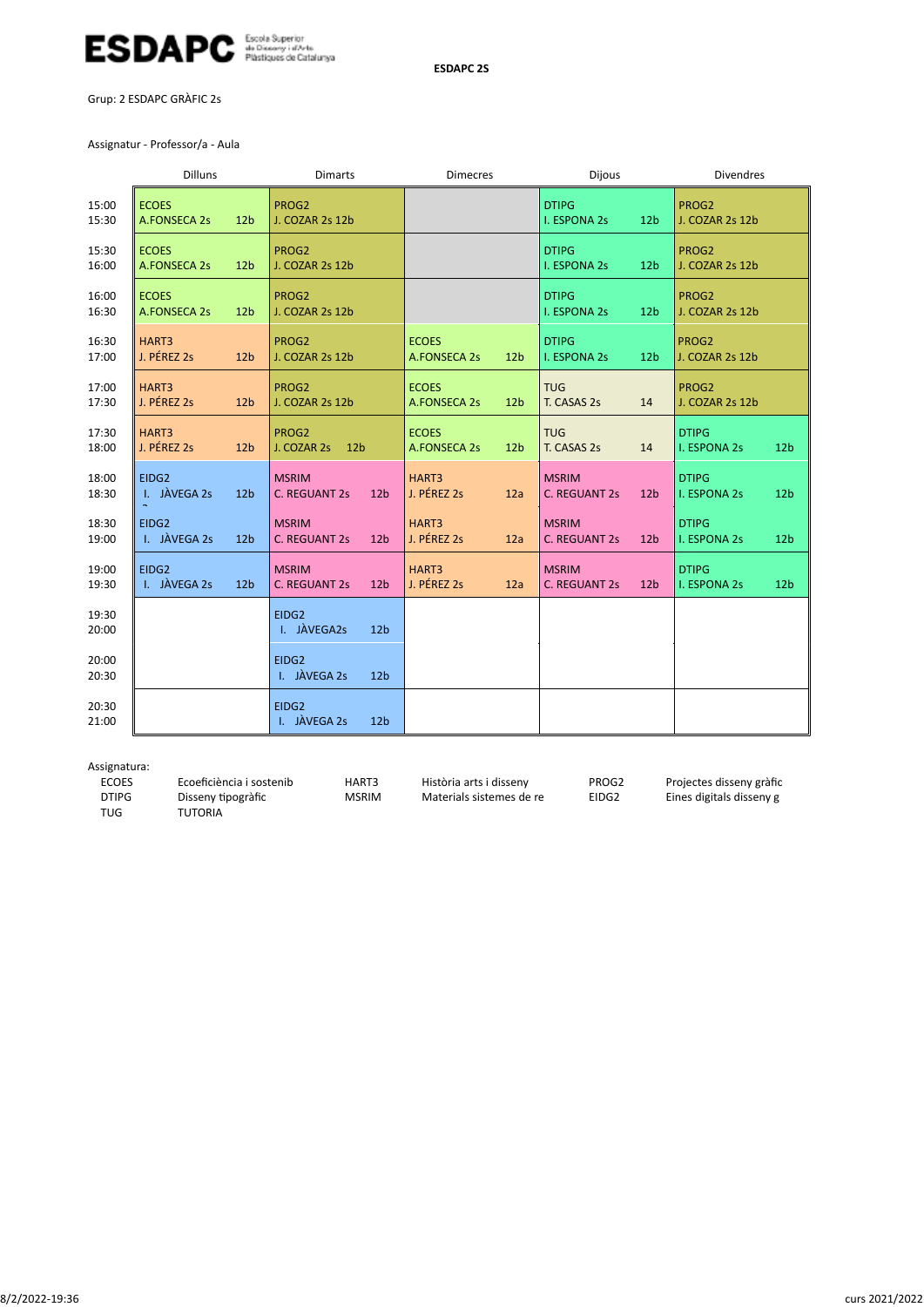

Grup: 2 ESDAPC INTERIORS 2s

Assignatur ‐ Professor/a ‐ Aula

|                | Dilluns                             |                 | <b>Dimarts</b>                     |    | <b>Dimecres</b>                     |                 | <b>Dijous</b>             |    | <b>Divendres</b>                   |    |
|----------------|-------------------------------------|-----------------|------------------------------------|----|-------------------------------------|-----------------|---------------------------|----|------------------------------------|----|
| 15:00<br>15:30 | <b>ECOES</b><br>A.FONSECA 2s        | 12 <sub>b</sub> | PROI2<br>C.JUNCA2s                 | 14 |                                     |                 | PROI2<br>C.JUNCA2s        | 14 | CEIL<br><b>A.FONSECA 2s</b>        | 14 |
| 15:30<br>16:00 | <b>ECOES</b><br>A.FONSECA 2s        | 12 <sub>b</sub> | PROI2<br>C.JUNCA2s                 | 14 |                                     |                 | PROI2<br>C.JUNCA2s        | 14 | CEIL<br><b>A.FONSECA 2s</b>        | 14 |
| 16:00<br>16:30 | <b>ECOES</b><br><b>A.FONSECA 2s</b> | 12 <sub>b</sub> | PROI2<br>C.JUNCA2s                 | 14 |                                     |                 | PROI2<br>C.JUNCA2s        | 14 | <b>CEII</b><br><b>A.FONSECA 2s</b> | 14 |
| 16:30<br>17:00 | HART3<br>J. PÉREZ 2s                | 12 <sub>b</sub> | PROI2<br>C.JUNCA2s                 | 14 | <b>ECOES</b><br>A.FONSECA 2s        | 12 <sub>b</sub> | PROI2<br>C.JUNCA2s        | 14 | CEIL<br><b>A.FONSECA 2s</b>        | 14 |
| 17:00<br>17:30 | HART3<br>J. PÉREZ 2s                | 12 <sub>b</sub> | <b>CEIL</b><br><b>A.FONSECA 2s</b> | 14 | <b>ECOES</b><br>A.FONSECA 2s        | 12 <sub>b</sub> | <b>TUG</b><br>T. CASAS 2s | 14 | <b>DCINT</b><br>M. BAURIER 2s      | 14 |
| 17:30<br>18:00 | HART3<br>J. PÉREZ 2s                | 12 <sub>b</sub> | <b>CEII</b><br><b>A.FONSECA 2s</b> | 14 | <b>ECOES</b><br><b>A.FONSECA 2s</b> | 12 <sub>b</sub> | <b>TUG</b><br>T. CASAS 2s | 14 | <b>DCINT</b><br>M. BAURIER 2s      | 14 |
| 18:00<br>18:30 | TECC <sub>2</sub><br>A.FONSECA 2s   | 12a             | <b>CEIL</b><br><b>A.FONSECA 2s</b> | 14 | HART3<br>J. PÉREZ 2s                | 12a             | MRDI2<br>T. CASAS 2s      | 22 | <b>DCINT</b><br>M. BAURIER 2s      | 14 |
| 18:30<br>19:00 | TECC <sub>2</sub><br>A.FONSECA 2s   | 12a             | <b>CEIL</b><br>A.FONSECA 2s        | 14 | HART3<br>J. PÉREZ 2s                | 12a             | MRDI2<br>T. CASAS 2s      | 22 | <b>DCINT</b><br>M. BAURIER 2s      | 14 |
| 19:00<br>19:30 | TECC <sub>2</sub><br>A.FONSECA 2s   | 12a             |                                    |    | HART3<br>J. PÉREZ 2s                | 12a             | MRDI2<br>T. CASAS 2s      | 22 | <b>DCINT</b><br>M. BAURIER 2s      | 14 |
| 19:30<br>20:00 | TECC <sub>2</sub><br>A.FONSECA 2s   | 12a             |                                    |    |                                     |                 | MRDI2<br>T. CASAS 2s      | 22 | <b>DCINT</b><br>M. BAURIER 2s      | 14 |
| 20:00<br>20:30 | TECC <sub>2</sub><br>A.FONSECA 2s   | 12a             |                                    |    |                                     |                 | MRDI2<br>T. CASAS 2s      | 22 |                                    |    |
| 20:30<br>21:00 |                                     |                 |                                    |    |                                     |                 |                           |    |                                    |    |

Assignatura:

ECOES Ecoeficiència i sostenib HART3 Història arts i disseny CEII Condicionaments d'espais<br>
DCINT Detalls construcctius MRDI2 Modelat rendering digita PROI2 Projectes disseny interi DCINT Detalls construcctius MRDI2 Modelat rendering digita<br>
TECC2 Tec. construcció2 TUG TUTORIA Tec. construcció2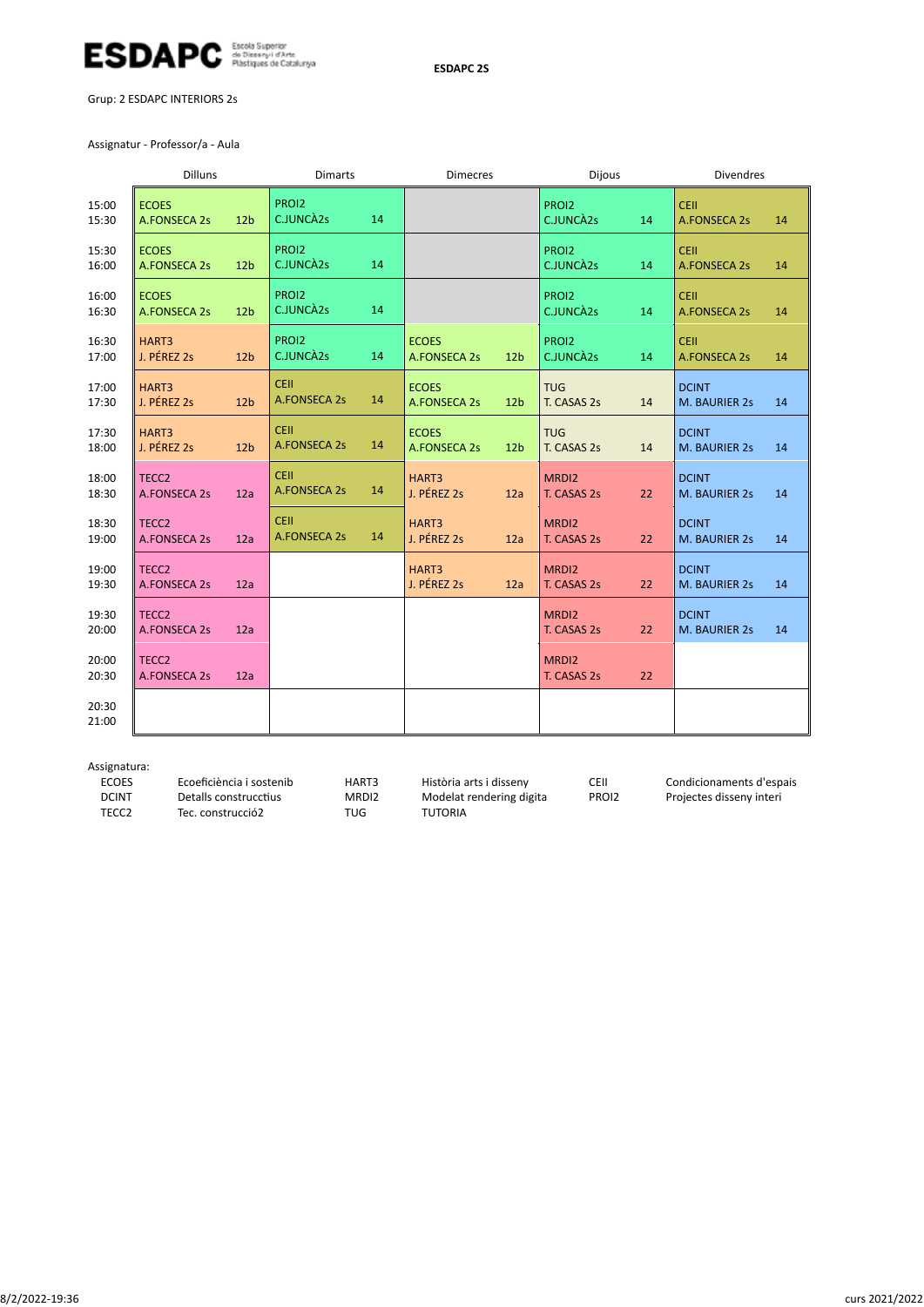

Grup: 3 ESDAPC GRÀFIC 2s

Assignatur ‐ Professor/a ‐ Aula

|                | <b>Dilluns</b>                            |    | <b>Dimarts</b>           |    | <b>Dimecres</b>                   |           | <b>Dijous</b>                                                        |          | <b>Divendres</b>           |    |
|----------------|-------------------------------------------|----|--------------------------|----|-----------------------------------|-----------|----------------------------------------------------------------------|----------|----------------------------|----|
| 15:00<br>15:30 | <b>PRINT</b><br>M. BAURIER 2s             | 15 | PROG4<br>J. DAVI 2s      | 15 |                                   |           | <b>OPDVI</b><br>J.A. CHAFER2s<br><b>OPLLU</b><br><b>A.FONSECA 2s</b> | 15<br>16 | <b>DIPEN</b><br>R.MAS 2s   | 15 |
| 15:30<br>16:00 | <b>PRINT</b><br>M. BAURIER 2s             | 15 | PROG4<br>J. DAVI 2s      | 15 |                                   |           | <b>OPDVI</b><br>J.A. CHAFER2s<br><b>OPLLU</b><br><b>A.FONSECA 2s</b> | 15<br>16 | <b>DIPEN</b><br>R.MAS 2s   | 15 |
| 16:00<br>16:30 | <b>PRINT</b><br>M. BAURIER 2s<br>15       |    | PROG4<br>J. DAVI 2s      | 15 |                                   |           | <b>OPDVI</b><br>J.A. CHAFER2s<br><b>OPLLU</b><br>A.FONSECA 2s        | 15<br>16 | <b>DIPEN</b><br>R.MAS 2s   | 15 |
| 16:30<br>17:00 | <b>PRINT</b><br>M. BAURIER 2s             | 15 | PROG4<br>J. DAVI 2s      | 15 |                                   |           | <b>OPDVI</b><br>J.A. CHAFER2s<br><b>OPLLU</b><br><b>A.FONSECA 2s</b> | 15<br>16 | <b>DIPEN</b><br>R.MAS 2s   | 15 |
| 17:00<br>17:30 | <b>PRINT</b><br>M. BAURIER 2s             | 15 | <b>DIPEN</b><br>R.MAS 2s | 15 | <b>PRINT</b><br>M. GUTIERREZ 2    | <b>15</b> |                                                                      |          | <b>ENTPR</b><br>S.TRAPÉ 2s | 15 |
| 17:30<br>18:00 | TAUA <sub>2</sub><br><b>J.A. CHAFER2s</b> | 15 | <b>DIPEN</b><br>R.MAS 2s | 15 | <b>PRINT</b><br>M. GUTIERREZ 2    | 15        | <b>TUG</b><br>C.JUNCA2s                                              | 15       | <b>ENTPR</b><br>S.TRAPÉ 2s | 15 |
| 18:00<br>18:30 | TAUA <sub>2</sub><br>J.A. CHAFER2s        | 15 | <b>DIPEN</b><br>R.MAS 2s | 15 | <b>PRINT</b><br>M. GUTIERREZ 2 15 |           | PROG4<br>L. MAS 2s                                                   | 15       | <b>ENTPR</b><br>S.TRAPÉ 2s | 15 |
| 18:30<br>19:00 | TAUA <sub>2</sub><br>J.A. CHAFER2s        | 15 | <b>DIPEN</b><br>R.MAS 2s | 15 | <b>PRINT</b><br>M. GUTIERREZ 2    | <b>15</b> | PROG4<br>L. MAS 2s                                                   | 15       | <b>ENTPR</b><br>S.TRAPÉ 2s | 15 |
| 19:00<br>19:30 | TAUA <sub>2</sub><br>J.A. CHAFER2s        | 15 |                          |    | <b>ENTPR</b><br>S.TRAPÉ 2s        | 15        | PROG4<br>L. MAS 2s                                                   | 15       |                            |    |
| 19:30<br>20:00 |                                           |    |                          |    | <b>ENTPR</b><br>S.TRAPÉ 2s        | 15        | PROG4<br>L. MAS 2s                                                   | 15       |                            |    |
| 20:00<br>20:30 |                                           |    |                          |    | <b>ENTPR</b><br>S.TRAPÉ 2s        | 15        | PROG4<br>L. MAS 2s                                                   | 15       |                            |    |
| 20:30<br>21:00 |                                           |    |                          |    | <b>ENTPR</b><br>S.TRAPÉ 2s        | 15        |                                                                      |          |                            |    |

Assignatura:

DIPEN Disseny i pensament ENTPR Entorn professional PROG4 Projectes disseny gràfic<br>PRINT Projectes interdiciplina TAUA2 Tecnologia audiovisual i OPLLU OP.TALLER DE LLUM PRINT Projectes interdiciplina TAUA2 Tecnologia audiovisual i<br>OPDVI OP.DOCUMENTAL VIDEOGRAFI TUG TUTORIA OP.DOCUMENTAL VIDEOGRÀFI TUG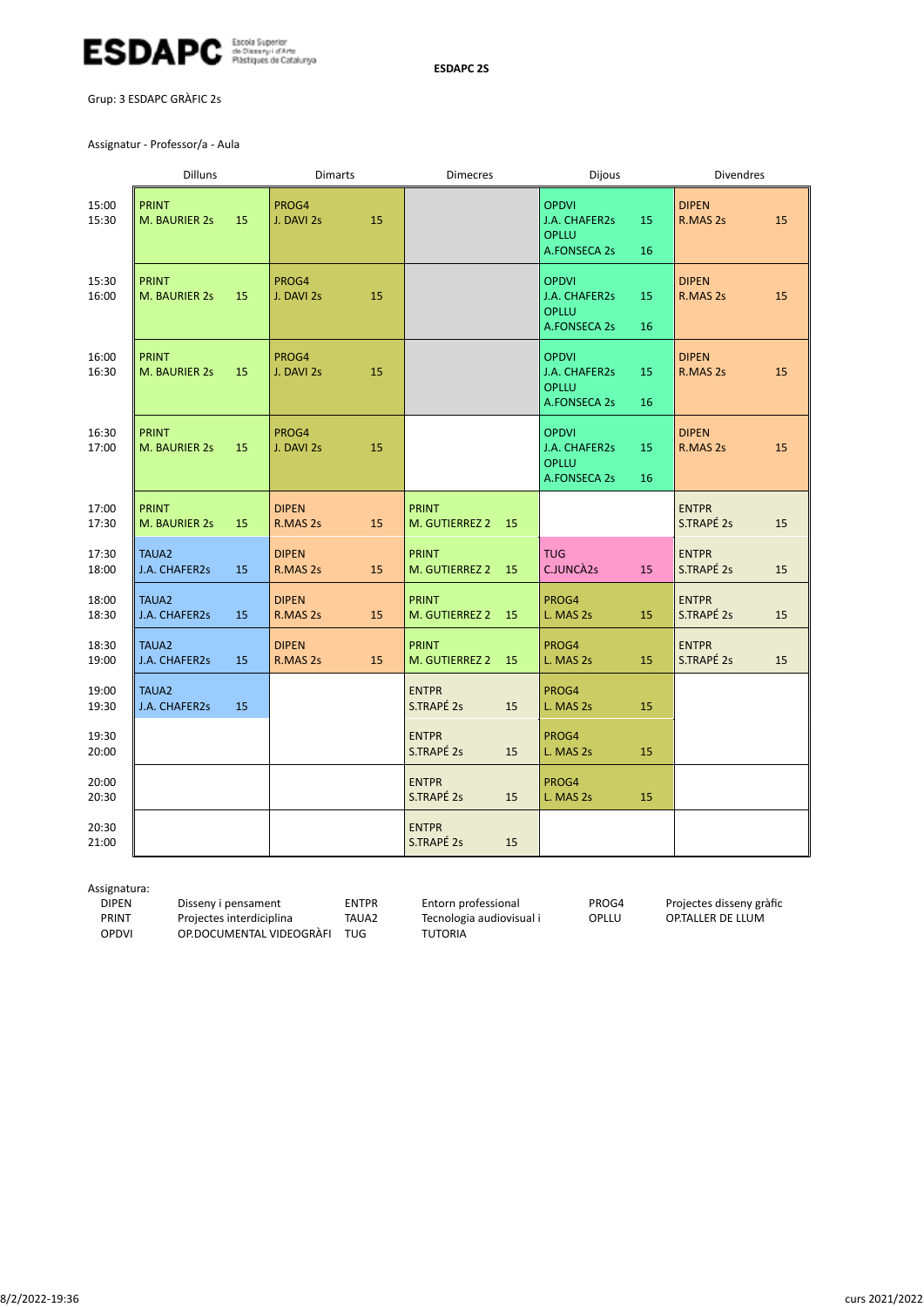

Grup: 3 ESDAPC INTERIORS 2s

Assignatur ‐ Professor/a ‐ Aula

|                | Dilluns                             | <b>Dimarts</b>                 | <b>Dimecres</b>                      | <b>Dijous</b>                                                                    | <b>Divendres</b>                 |
|----------------|-------------------------------------|--------------------------------|--------------------------------------|----------------------------------------------------------------------------------|----------------------------------|
| 15:00<br>15:30 | <b>PRINT</b><br>15<br>M. BAURIER 2s | PROI4<br>16<br>T. CASAS 2s     |                                      | <b>OPDVI</b><br>15<br>J.A. CHAFER2s<br><b>OPLLU</b><br><b>A.FONSECA 2s</b><br>16 | <b>DIPEN</b><br>15<br>R.MAS 2s   |
| 15:30<br>16:00 | <b>PRINT</b><br>15<br>M. BAURIER 2s | PRO14<br>T. CASAS 2s<br>16     |                                      | <b>OPDVI</b><br>J.A. CHAFER2s<br>15<br><b>OPLLU</b><br><b>A.FONSECA 2s</b><br>16 | <b>DIPEN</b><br>15<br>R.MAS 2s   |
| 16:00<br>16:30 | <b>PRINT</b><br>M. BAURIER 2s<br>15 | PROI4<br>T. CASAS 2s<br>16     |                                      | <b>OPDVI</b><br>J.A. CHAFER2s<br>15<br><b>OPLLU</b><br>A.FONSECA 2s<br>16        | <b>DIPEN</b><br>15<br>R.MAS 2s   |
| 16:30<br>17:00 | <b>PRINT</b><br>M. BAURIER 2s<br>15 | PROI4<br>T. CASAS 2s<br>16     |                                      | <b>OPDVI</b><br>J.A. CHAFER2s<br>15<br><b>OPLLU</b><br>A.FONSECA 2s<br>16        | <b>DIPEN</b><br>15<br>R.MAS 2s   |
| 17:00<br>17:30 | <b>PRINT</b><br>M. BAURIER 2s<br>15 | <b>DIPEN</b><br>R.MAS 2s<br>15 | <b>PRINT</b><br>M. GUTIERREZ 2<br>15 | <b>TUG</b><br>C.JUNCA2s<br>15                                                    | <b>ENTPR</b><br>S.TRAPÉ 2s<br>15 |
| 17:30<br>18:00 | PRO14<br>T. CASAS 2s<br>16          | <b>DIPEN</b><br>R.MAS 2s<br>15 | <b>PRINT</b><br>M. GUTIERREZ 2<br>15 |                                                                                  | <b>ENTPR</b><br>S.TRAPÉ 2s<br>15 |
| 18:00<br>18:30 | PRO14<br>T. CASAS 2s<br>16          | <b>DIPEN</b><br>R.MAS 2s<br>15 | <b>PRINT</b><br>M. GUTIERREZ 2<br>15 | <b>PGRAM</b><br>A.FONSECA 2s<br>16                                               | <b>ENTPR</b><br>S.TRAPÉ 2s<br>15 |
| 18:30<br>19:00 | PRO14<br>T. CASAS 2s<br>16          | <b>DIPEN</b><br>R.MAS 2s<br>15 | <b>PRINT</b><br>M. GUTIERREZ 2<br>15 | <b>PGRAM</b><br>A.FONSECA 2s<br>16                                               | <b>ENTPR</b><br>S.TRAPÉ 2s<br>15 |
| 19:00<br>19:30 | PROI4<br>T. CASAS 2s<br>16          |                                | <b>ENTPR</b><br>S.TRAPÉ 2s<br>15     | <b>PGRAM</b><br>A.FONSECA 2s<br>16                                               |                                  |
| 19:30<br>20:00 | PROI4<br>T. CASAS 2s<br>16          |                                | <b>ENTPR</b><br>S.TRAPÉ 2s<br>15     | <b>PGRAM</b><br>A.FONSECA 2s<br>16                                               |                                  |
| 20:00<br>20:30 |                                     |                                | <b>ENTPR</b><br>S.TRAPÉ 2s<br>15     |                                                                                  |                                  |
| 20:30<br>21:00 |                                     |                                | <b>ENTPR</b><br>S.TRAPÉ 2s<br>15     |                                                                                  |                                  |

Assignatura:

DIPEN Disseny i pensament ENTPR Entorn professional PRINT Projectes interdiciplina<br>PGRAM Programació i direcció PROI4 Projectes de disseny d'i OPLLU OP.TALLER DE LLUM PGRAM Programació i direcció PROI4 Projectes de disseny d'i OPLLU OP.TALLER DE LLUM OP.DOCUMENTAL VIDEOGRÀFI TUG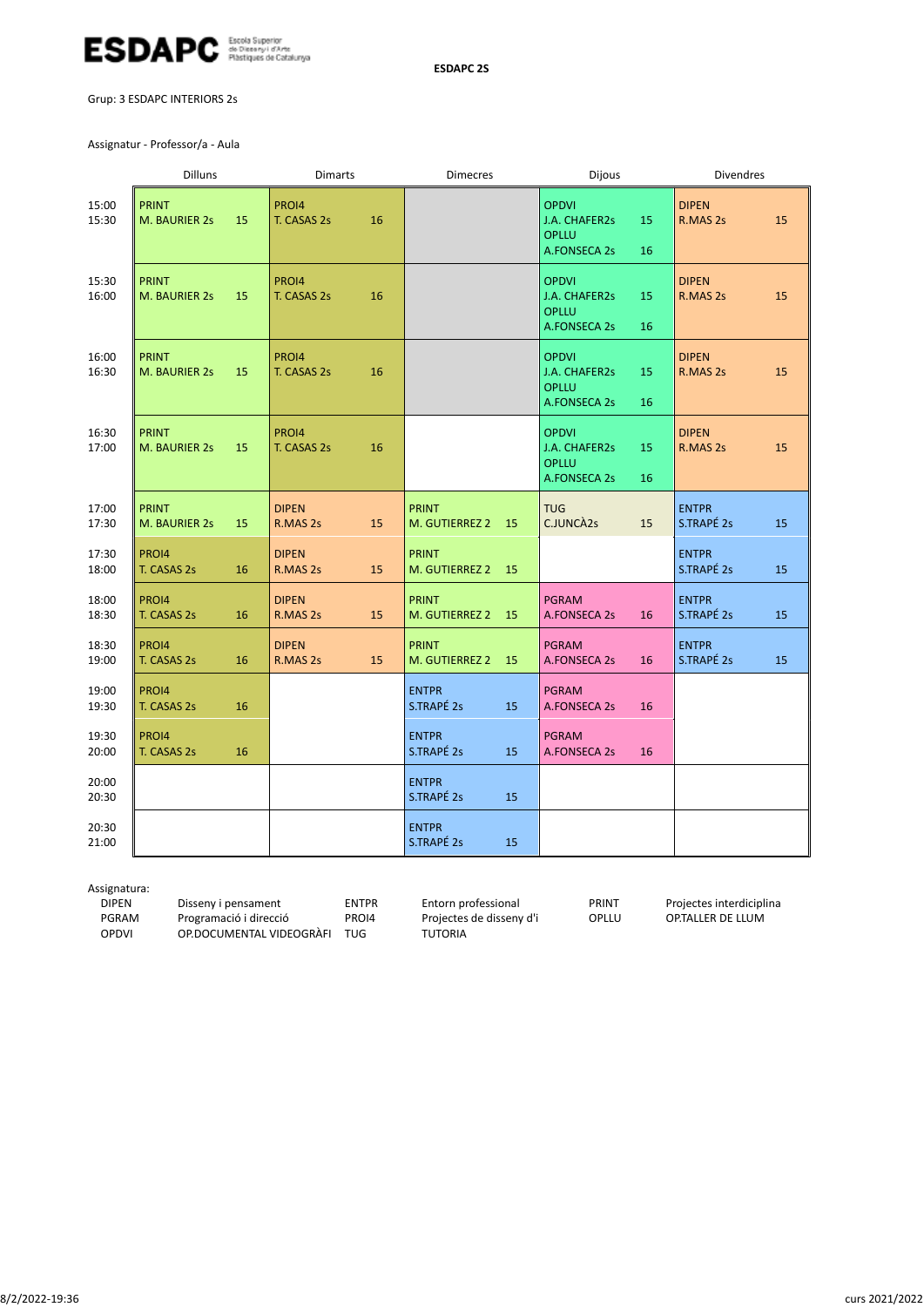

Grup: 4 ESDAPC GRÀFIC 2s

Assignatur ‐ Professor/a ‐ Aula

|                | <b>Dilluns</b> | <b>Dimarts</b>                     | <b>Dimecres</b> | Dijous                             | Divendres |
|----------------|----------------|------------------------------------|-----------------|------------------------------------|-----------|
| 15:00<br>15:30 |                | <b>TFEGR</b><br>F.CARBONELL 2s 12a |                 | <b>TFEGR</b><br>F.CARBONELL 2s 12a |           |
| 15:30<br>16:00 |                | <b>TFEGR</b><br>F.CARBONELL 2s 12a |                 | <b>TFEGR</b><br>F.CARBONELL 2s 12a |           |
| 16:00<br>16:30 |                | <b>TFEGR</b><br>F.CARBONELL 2s 12a |                 | <b>TFEGR</b><br>F.CARBONELL 2s 12a |           |
| 16:30<br>17:00 |                | <b>TFEGR</b><br>F.CARBONELL 2s 12a |                 | <b>TFEGR</b><br>F.CARBONELL 2s 12a |           |
| 17:00<br>17:30 |                | <b>TFEGR</b><br>F.CARBONELL 2s 12a |                 | <b>TFEGR</b><br>F.CARBONELL 2s 12a |           |
| 17:30<br>18:00 |                | <b>TFEGR</b><br>F.CARBONELL 2s 12a |                 | <b>TFEGR</b><br>F.CARBONELL 2s 12a |           |
| 18:00<br>18:30 |                |                                    |                 | <b>TUG</b><br>M. BAURIER 2s<br>12a |           |
| 18:30<br>19:00 |                |                                    |                 | <b>TUG</b><br>M. BAURIER 2s<br>12a |           |
| 19:00<br>19:30 |                |                                    |                 |                                    |           |
| 19:30<br>20:00 |                |                                    |                 |                                    |           |
| 20:00<br>20:30 |                |                                    |                 |                                    |           |
| 20:30<br>21:00 |                |                                    |                 |                                    |           |

Assignatura:<br>TFEGR Treball final GRÀFIC TUG TUTORIA